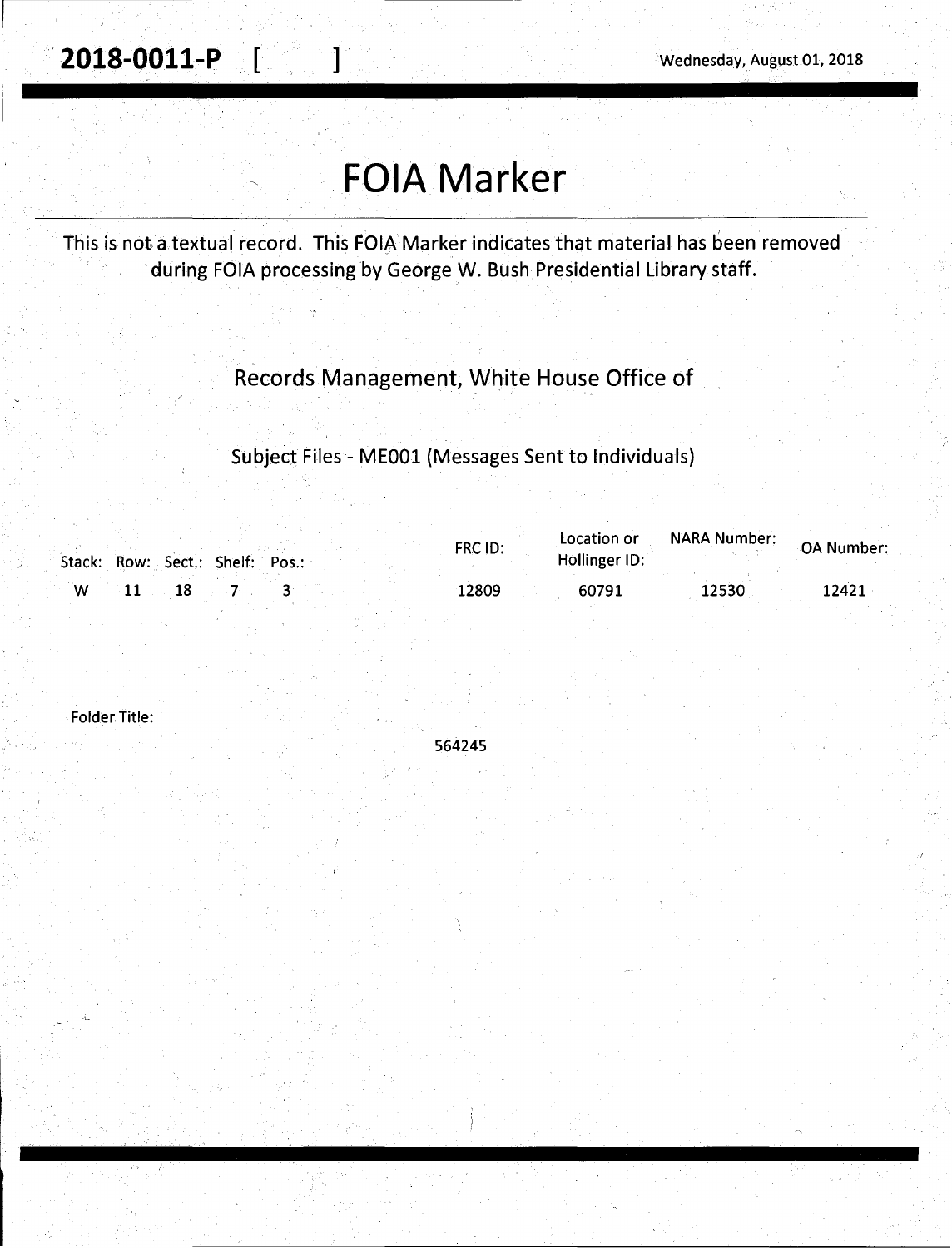## **Withdrawn/Redacted Material**  · The George W. Bush Library

| DOCUMENT FORM<br>NO. |        | <b>SUBJECT/TITLE</b>                                                             | <b>PAGES</b> | <b>DATE</b>         | <b>RESTRICTION(S)</b> |
|----------------------|--------|----------------------------------------------------------------------------------|--------------|---------------------|-----------------------|
| 001                  | Letter | [Congratulations] - To: Michael Gallagher - From: 1<br><b>POTUS</b>              |              | 05/22/2003          | $P6/b6$ :             |
| 002 <sub>1</sub>     | Letter | [Congratulations] - To: Michael Gallagher - From:<br><b>POTUS</b>                | <b>Advis</b> | 05/22/2003          | $P6/b6$ :             |
| 003                  | Letter | [Congratulations] - To: Michael Gallagher - From:<br><b>POTUS</b>                |              | $05/22/2003$ P6/b6; |                       |
| :004:                | Email  | FW: Address - To: Christine Baer, et al. - From: Mary 1 05/21/2003<br>Ann Hanusa |              |                     | $P6/b6$ :             |

| <b>COLLECTION TITLE:</b><br>Records Management, White House Office of         |                                                |                                                                        |
|-------------------------------------------------------------------------------|------------------------------------------------|------------------------------------------------------------------------|
| <b>SERIES:</b><br><b>Subject Files - ME001 (Messages Sent to Individuals)</b> |                                                |                                                                        |
| <b>FOLDER TITLE:</b><br>564245                                                |                                                |                                                                        |
| FRC ID:<br>12809                                                              |                                                |                                                                        |
|                                                                               | <b>RESTRICTION CODES</b>                       |                                                                        |
| Presidential Records Act - [44 U.S.C. 2204(a)]                                | Freedom of Information Act - [5 U.S.C. 552(b)] |                                                                        |
| P1 National Security Classified Information [(a)(1) of the PRA]               |                                                | $b(1)$ National security classified information $[(b)(1)$ of the FOIA. |

- P2 Relating to the appointment to Federal office [(a)(2) of the PRA]
- P3 Release.would violate a Federal statute [(a)(3) of the PRA] P4 Release would disclose trade secrets or confidential commercial or
- financial information  $[(a)(4)$  of the PRA]
- P5 Release would disclose confidential advice between the President and his advisors, or between such advisors [a)(5) of the PRA)
- P6 Release'would\constitute a clearly unwarranted invasion of . personal privacy [(a)(6) of the PRA].
- PRM. Personal record misfile defined in accordance with 44 U.S.C. 2201(3).
- Deed of Gift Restrictions
- A. Closed by Executive Order 13526 governing access to national security information.
- B. Closed by statute or by the agency which originated the.document. C. Closed in accordance with restrittions contained in donor's deed
- of gift.

b(2) Release would disclose internal personnel rules and practices of

' )

- an agency ((b)(2) of the FOIAJ
- b(3) Release would violate a Federal statute [(b)(3) of the FOlA)
- b(4) Release would disclose trade secrets or confidential or financial information [(b)(4) of the FOiA]
- b(6) Release would constitute a clearly unwarranted invasion of personal privacy  $[(b)(6)$  of the FOIA]
- b(7) Release would disclose information compiled for law enforcement purposes [(b)(7) of the FOIA]
- b(8) Release would disclose information concerning the regulation of financial institutions  $[(b)(8)$  of the FOIA]
- b(9) Release would disclose geological or geophysical information concerning wells [(b)(9) of the fOIA)

Records Not Subject to FOIA,

Court Sealed - The document is withheld under a court seal and is not subject to the Freedom of Information Act.

,--------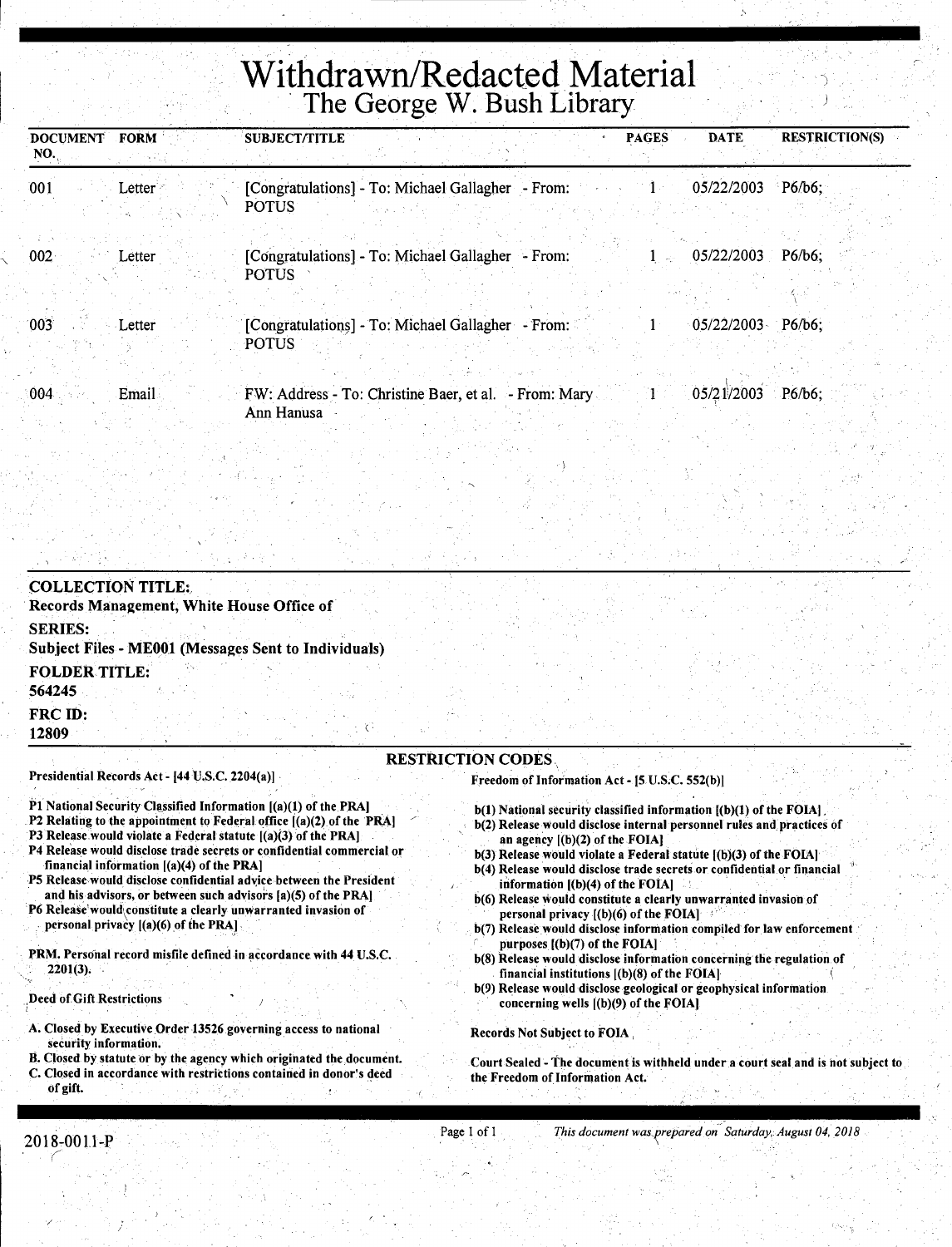

suu luustaa tätöt



## THE WHITE HOUSE. WASHINGTON

May22, 2003

 $\overline{\mathsf{B}}$ 

цý.

Mr. Michael Gallagher

 $\begin{array}{|c|c|c|}\n\hline\n\end{array}$   $(b)(6)$ 

Dear Michael:

Congratulations on your graduation from the University of Houston School of Law. Laura and I are pleased to join your family and friends as you are recognized for your many accomplishments in reaching this important milestone.

Your education has provided you with the skills and knowledge that will enable you to pursue new opportunities and challenges in your professional field, By continuing to work hard and uphold your standard of educational excellence, you contribute to our Nation's. prosperity and help strengthen our society.

Best wishes for your future endeavors.

Sincerely,

public consultation

George 3ush

MAY 22 ZDO3

 $\sqrt{t}$ . . . ' ' ...... ~ ...... -........ ·;..·.., .. ~·· .t.-:-· ~,~ *:.* 

 $\overline{\phantom{a}}$ 

## Mr. Michael Gallagher

|        | $\overline{\cdots}$ |  |
|--------|---------------------|--|
| (h)(6) |                     |  |
|        |                     |  |

•• *J* ........ ~ J.•.. ... . ... ,., .·: •. :: .·.- •·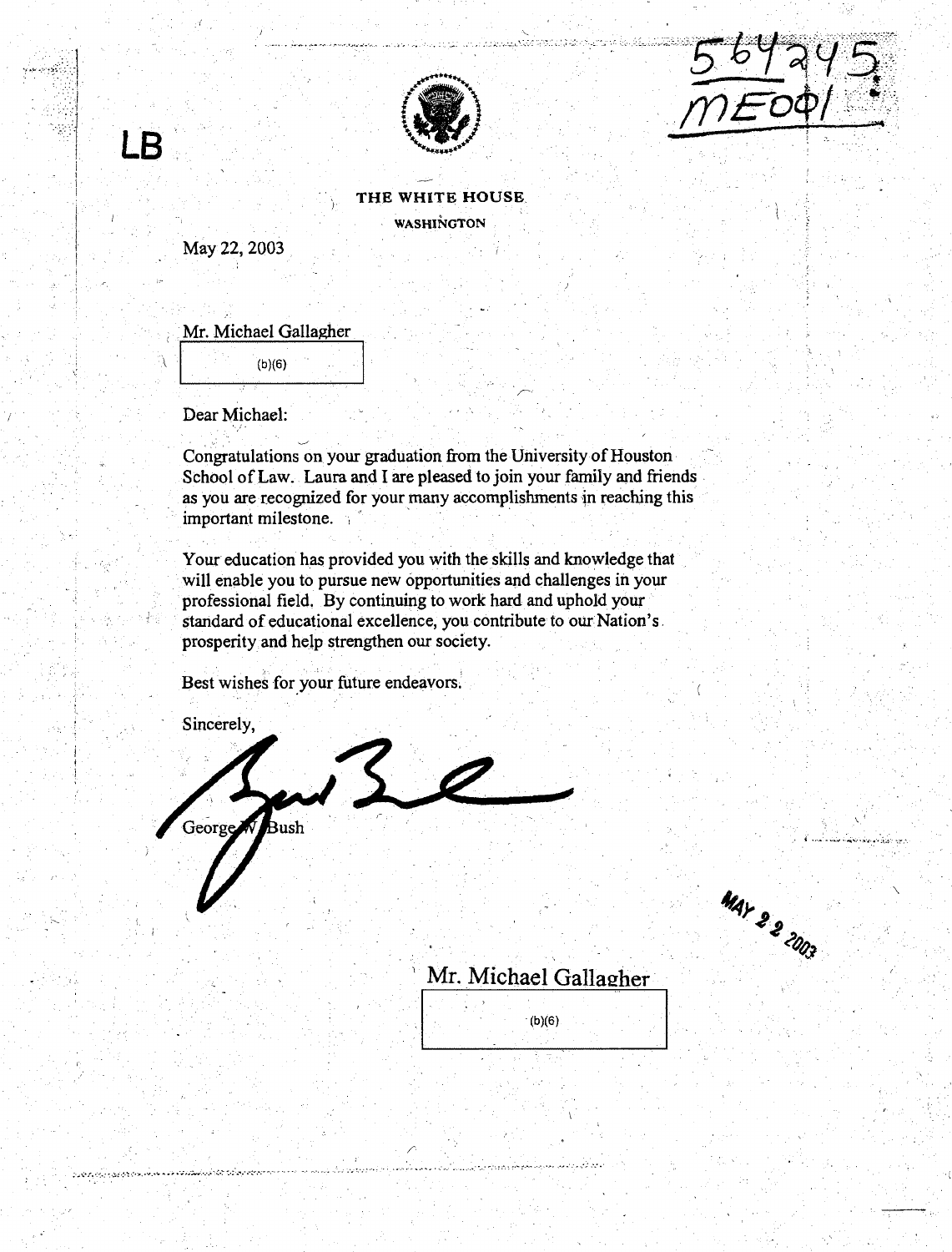May22, 2003

Mr. Michael Gallagher (b)(6)

 $\mathcal{C}^{\mathcal{I}}$  , and  $\mathcal{C}^{\mathcal{I}}$  , and  $\mathcal{C}^{\mathcal{I}}$ 

Dear Michael:

 $\sqrt{2}$ 

Congratulations on your graduation from the University of Houston School of Law. Laura and I are pleased to join your family and friends as you are recognized for your many accomplishments in reaching this important milestone. • '· ·

Your education has provided you with the skills and knowledge that ' will enable you to pursue new' opportimities and challenges in your professional field. By continuing to work hard and uphold your standard of educational excellence, you contribute to our Nation's prosperity and help strengthen our society.

 $_{\rm 2}$  ,  $_{\rm 1}$  ,  $_{\rm 2}$  ,  $_{\rm 3}$  ,  $_{\rm 4}$  ,  $_{\rm 5}$  ,  $_{\rm 7}$  ,  $_{\rm 8}$  ,  $_{\rm 1}$  ,  $_{\rm 1}$  ,  $_{\rm 1}$  ,  $_{\rm 1}$  ,  $_{\rm 1}$ 

Best wishes for your future endeavors.

Sincerely,

George W. Bush

GWB/ML/RTP/HM/cb (Corres. #2773113).  $PY11$  (revised) oc: Mary Ann Hanusa, 48 OEOB

PRESIDENT TO SIGN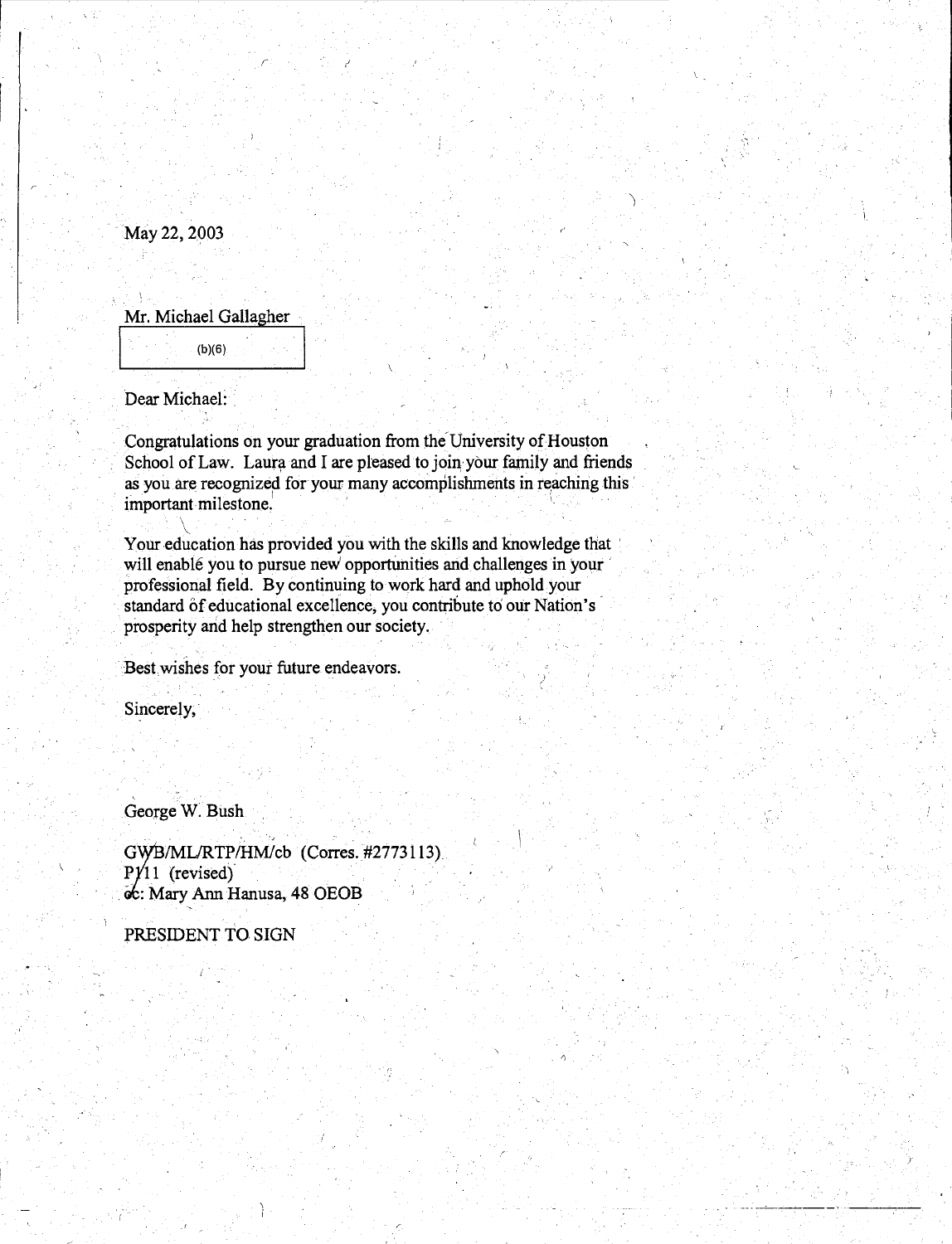May 22, 2003

Mr. Michael Gallagher

(b)(6)

Dear Michael:

Congratulations on your graduation from the University of Houston School of Law. Laura and I are pleased to join your family and friends as you are recognized for your many accomplishments in reaching this important milestone.

*)·* 

驚し弱う

Your education has provided you with the skills and knowledge that will enable you to pursue new opportunities and challenges in your professional field. By continuing to work hard and uphold your standard of educational excellence, you contribute to our Nation's prosperity and help strengthen our society.

Best wishes for your future endeavors.

Sincerely,

 $\setminus\,$ 

George W. Bush

GWB/MLIRTP/HM/cb (Corres. #2?73113) P111 (revised) cc: Mary Ann Hanusa, 48 OEOB.

PRESIDENT TO SIGN